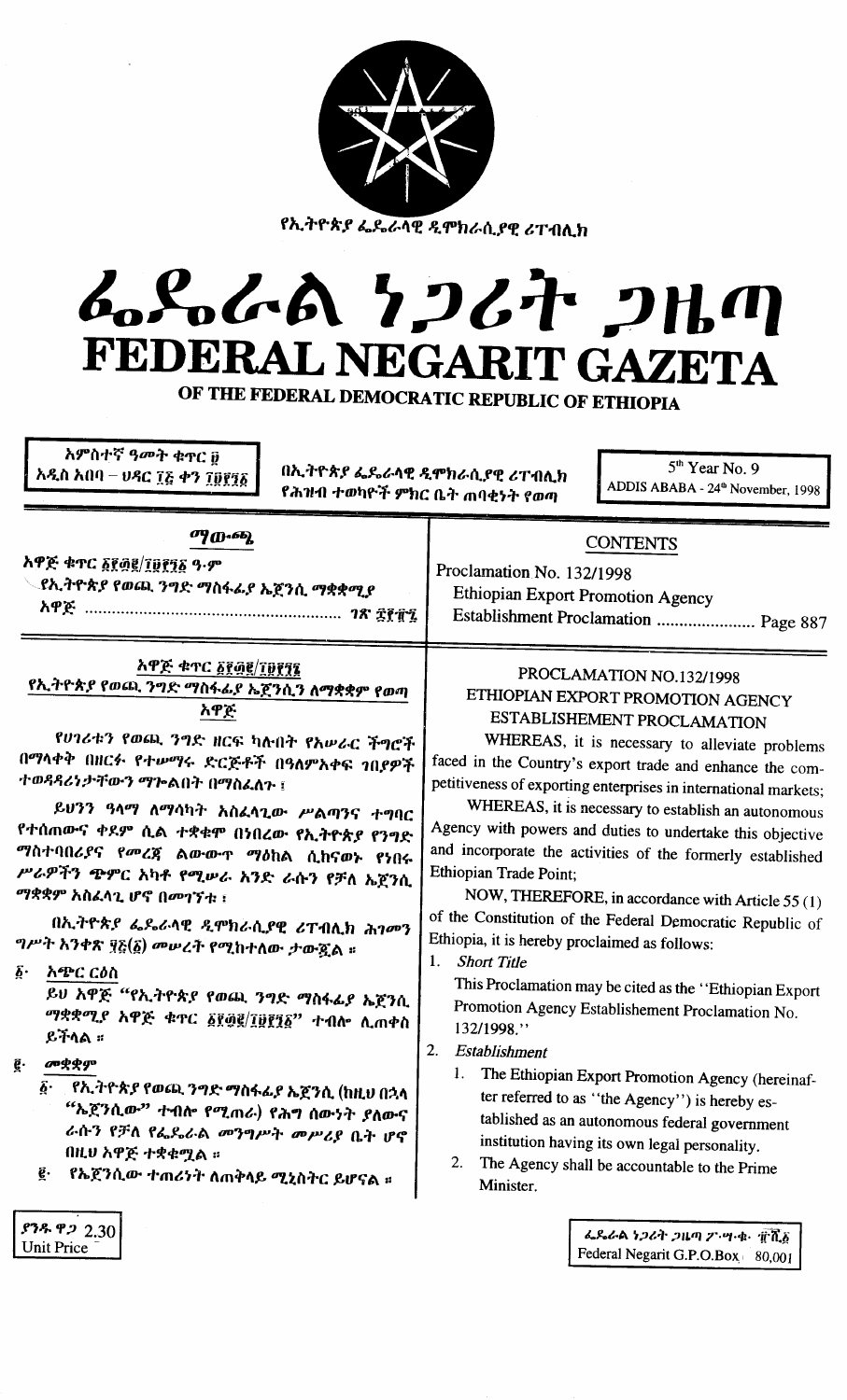f.' 3. *Head Office* Country's exports.  $\boldsymbol{\tilde{0}}$ . ዋና መሥሪያ ቤት fh.~1fl.OJ' '1''1 ODP'~.f 0.'-" *1\Jth* MI'1Iftj *~1S'.1\hLI\* 1..'1-1:*:"C:16bJ.~*?\;J,.L:" o..,.:f *f,tj~;rA* :: የኤጀንሲው ዓላማ የኤጀንሲው ዓላማ የ**ሀ**ገሪቱን የወጪ ንግድ ማስፋፋት  $f, f, g$ : የኤጀንሲው ሥልጣንና ተግባር *ኤ*ጀንሲው የሚከተሉት ሥልጣንና ተግባሮች ይኖሩታል ፤  $\delta$ · *የውንግሥትን የወ*ጪ *ንግ*ድ ስትራቴጀ መሠረት በማድረግ የሀገሪቱን የወጪ ንግድ ለማስፋፋት የሚያ ስችሉ የተለያዩ ስልቶችን በመቀየስና ተናቶችን በማካሄድ ለላኪ*ዎች* ልዩ ልዩ ሙያዊ እንዛዎችንና P'Am'l9>:f1 *ODhm')'* : <u>፪</u>· ከወጨ ንግድ *ጋ*ር ግንኙነት ያላቸው መሥሪያ ቤቶች *አሡራር ሲወ*ጨ *ንግዱ መስ*ፋፋት በሚ*ያመች መ*ልኩ የተዘ*ጋ*ጀ መሆኑን በማረጋገዋ ላኪዎች የሚገጥሟቸውን -:'''.'''C::f *~1Jt,OJ1P,. u'/Y,:I.'"* ;  $f$ : በአምራቾች ፣ በአቅራቢዎች ፣ በላኪዎችና በአገልግሎት ሰጨዎች መካከል ቀልጣፋ ግንኙነትና ቅንጅት ያለው *1\1Pt..C* h1Jt,tjC *U?nl.;J-;J'''''* ;  $\tilde{g}$ · አ*ገሪቱ* በውጭ ገቢያ ያላትን ተወዳዳሪነት ለማዳበር ስለወጨ ምርቶች የአቅርቦትና የኀበያ ተናት ማካሄድና *1\1\*h.9>'.1. U?IP/..(,Ll.'} :  $\Sigma^*$  1 በአዳጊ ገቢያዎች ውስዋ ለመግባትና አሁን አገሪቷ ባላት ገበ $f$  ውስዋ ተጠናክሮ ለመቆየት የሚያስችል ለየምርቱ የማስተዋወቂያ ስልቶችን በማዘ*ጋ*ጀትና ዘ*መ*ናዊ fOD'I'l~ *IIYv9>i".'}* tlODm.,.r fU?il1'tpw:" *P't. በማካሄድ የኢትዮጵያ ላኪዎችን ከገገር ድርጅቶች ጋር U?1c;1:"* :  $i$  - ለኪዎች በተለያዩ አህንራዊና ዓለምአቀፍ የንግድ ትርዒ .f-:fCj */bt\<>i'* f1..,Y: U?il~&..f OD~l.tt:f *I\f, h1Jt,* 1)1,4. *'1'1(1.OJ'1* h1" *U</~I.'"* ;  $\tilde{a}$ : በሌሎች አገሮች ከሚገኙ ተመሳሳይ ተቋማት *ጋ*ር f'hn'lhl. .)-.n.f1C *hCj* "'Tf.~')- *h1JtLmC U?~I.'"* I  $\tilde{x}$ · ለወጭ ንግድ ሥራ አስፈላጊ የሆኑ መረጀዎችን hOJ.6J.b9u ('~ h1\1C *OJ'il1'* h"7.1"f. r1(J'1>:f nU?ft *ባስብ መረጀዎችን በማ*ጠናቀር ፣ በማዘ*ጋ*ጀትና ለተጠቃ ሚዎች በማሰራጨት ከላኪዎችና ከውጭ ገዢዎች ለሚቀርቡ የንግድ *መረጃ ጥያቄዎች መ*ልስ መስጠት፤  $\ddot{\bm{\mathsf{y}}}\cdot$  *ለሚ*ሰጣቸው አ*ገ*ልግሎቶች ዋ*ጋ* ማስከፈል ፣  $\tilde{\textbf{I}}_1 = 0$ ዚሀ አዋጅ የተሰጡትን ተግባራት ለማከናወን አግባብ *ካላቸው የአገር ውስጥም ሆነ የውጭ ድርጅቶች ጋር* ..,Tf. ~..,. *U?*~ *I...,* : *፲፩· የንብረት* ባለቤ*ት መሆን ፡ ውል መዋዋል ፡ በራ*ሱ ስም  $\omega$ ክስስና  $\omega$ ከሰስ ፡ *፲*፪· ዓላማዎቹን ከግቡ ለማድረስ የሚያስፈልጉ ሌሎች *ተግባራትን ማ*ከናወን ፡፡ <u>የኤጀንሲው አቋም</u> *h.~~1fl.OJ':*  $\tilde{\beta}$ · *የዲሬክተሮች ቦርድ* (ከዚህ በኋላ "ቦር*ዱ*" እየተባለ  $f^{\sigma}Z_{n}$ ጠራ $\cdot$ ): <u>፪</u>· ሰመንግሥት የሚሾም አንድ ዋና ዲሬክተር፣ እና f.' 1\ilLI\'tOJ- *1P/...,.7f:f f,tj~;rA::*  $\ddot{c}$ trade; products; tries: ment: and

 $\tilde{\mathbf{z}}$  .

The Agency shall have its head office in Addis Ababa and may have branch offices as may be necessary.

4. Objective of the Agency

The objective of the Agency shall be to promote the

5. *Powers and Duties of the Agency*

The Agency shall have the following powers and duties:

- 1) Based on the Government's export strategy, to render different professional support and training to exporters by undertaking studies and assigning various schemes to promote the Country's export
- 2) to alleviate problems faced by exports by ensuring that export-related procedures of institutions relevant to export trade are conducive to the Country's export development;
- 3) to encourage the existence of coordinated and efficient working arrangements among producers, exporters and service providers;
- 4) to enhance the Country's competitiveness in overseas markets by undertaking and disseminating to exporters supply and market studies on exportable
- 5) to link up Ethiopian exporters with foreign importers by undertaking promotional campaigns ,designing product-specific promotional packages and using modem communication techniques with the aim of entering into new and growing markets as well as staying in the country's existing markets;
- 6) to provide the appropriate support to exporters in order for them to participate in regional and international trade fairs and other trade promotion events;
- 7) to cause the establishement of strong cooperation and relations with similar institutions in other coun-
- 8) to respond to trade information inquiries of exporters and foreign importers by processing and disseminating to users information necessary for foreign trade activities by collecting them from foreign or domestic sources;
- 9) to charge fees for the services it renders;
- 10) to establish relations with relevant domestic and foreign organizations with a view to carry out functions assigned to it under this Proclamation;
- 11) to own property, enter into contracts, sue and be sued in its own name;
- 12) to engage in other activities necessary to accomplish its objectives.
- 6. *Organization of the Agency*

The Agency shall have:

- 1) a Board of Directors (hereinafter "the Board");
- 2) a Director General to be appointed by the Govern-
- 3) the necessary staff.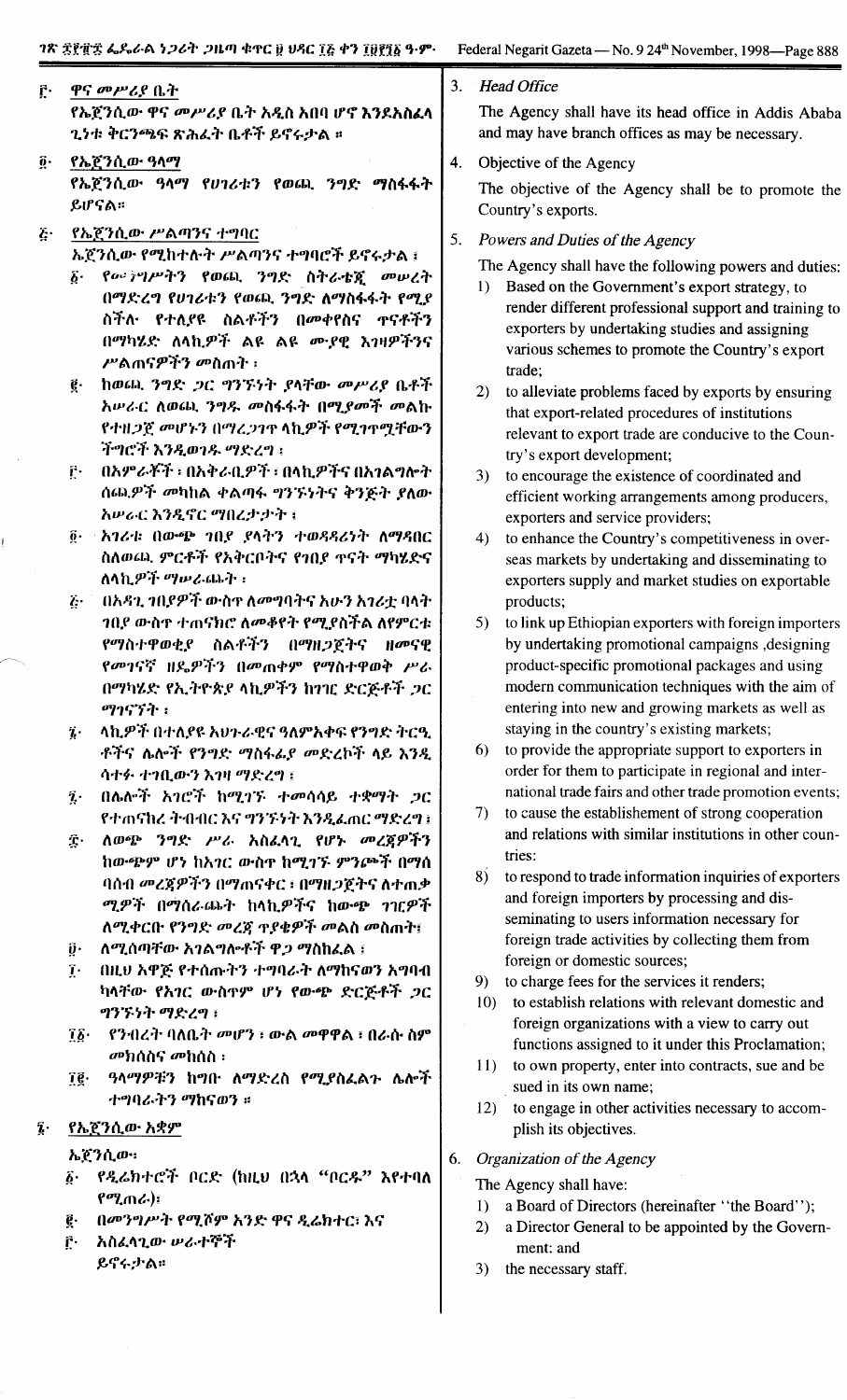| į٠ |                         | ስለ ቦርድ አባላት                                    | 7. | Mem                               |
|----|-------------------------|------------------------------------------------|----|-----------------------------------|
|    | δ.                      | ቦርዱ ከመንግሥት መሥሪያ ቤቶችና ከግሉ ዘርፍ                   |    | 1.<br>ŋ                           |
|    |                         | የተውጣጡ በመንግሥት የሚሰየሙ ሰባት አባላት                    |    | d                                 |
|    |                         | ይኖሩታል።                                         |    | 11                                |
|    |                         |                                                |    | 2)<br>ŋ                           |
|    | $\vec{e}$ .             | የቦር <i>ዱ</i> ሰብሳቢ ከአባላቱ <i>መ</i> ካከል<br>በመንግሥት |    | $\mathbf{r}$                      |
|    |                         | ይመደባል ።                                        | 8. | Powo                              |
| Ĵ. |                         | የቦርዱ ሥልጣንና ተግባር                                |    | The I                             |
|    |                         | ቦርዱ የሚከተሉት ሥልጣንና ተግባሮች ይኖሩታል ፤                 |    | $1)$ t                            |
|    | $\delta$ .              | የኤጀንሲውን የረዥምና የአጭር ጊዜ ዕቅድ እንዲሁም                |    | I                                 |
|    |                         | ዓመታዊ የሥራ ፕሮግራምና በጀት መርምሮ ስመን                   |    | ľ                                 |
|    |                         | <i>ግሥት ያቀር</i> ባል ፣ ሲፌቀድም አፌጻጸሙን ይከታተላል ፣      |    | ľ                                 |
|    | $\mathbf{g}$ .          | የኤጀንሲውን ድርጅታዊ መዋቅር ይወስናል ፣ ይሀንን                |    | 2)<br>t                           |
|    |                         | አዋጅ መሠረት በማድረግ የሚዘጋጁ የኤጀንሲውን                   |    | $\overline{I}$                    |
|    |                         | ድርጅታዊ መዋቅርና የውስዋ ደንቦች ያፀድቃል ፣                  |    | ľ                                 |
|    |                         | ተግባራዊነታቸውንም ይከታተላል ፤                           |    | $\mathbf{r}$                      |
|    | Ë٠.                     | የፌዴራል ሲቪል ሰርቪስ ሕግን መሠረታዊ መርሆዎች                 |    | 3)<br>t                           |
|    |                         | በመከተል የኤጀንሲው ሥራተኞች የሚቀጠሩበትንና                   |    | C                                 |
|    |                         | የሚተዳደሩበትን መመሪያዎች ያጸድቃል ፤ የሥራተ                  |    | a                                 |
|    |                         | ኞችን የደመወዝ ስኬልና ሌሎች የማነቃቂያ ክፍያዎችን               |    | S<br>$\mathbf{i}$                 |
|    |                         | ይወስናል ፣ ተግባራዊነታቸውንም ይከታተላል ፤                   |    | 4)<br>t                           |
|    | $\ddot{\theta}$ .       | ኤጀንሲው ከአገር ውስዋና ከውጭ አገር ተቋማት <i>ጋ</i> ር        |    | $\overline{I}$                    |
|    |                         | የሚያደርጋቸውን ስምምነቶች ያፀድቃል ፤                       |    | 5)<br>t                           |
|    | $\tilde{\mathcal{L}}$ . | ኤጀንሲው ለሚሰጣቸው አንልግሎቶች የሚያስከፍ                    |    | S                                 |
|    |                         | ለውን የክፍያ ተመኖች ይወስናል ፤                          |    | 6)<br>t                           |
|    | $\dddot{\imath}$ .      | የኤጀንሲውን የሥራ አመራር አባላት ቅኖር ፣ ምደባና               |    | S                                 |
|    |                         | ስንብት ያጸድቃል ፡                                   |    | 7)<br>t                           |
|    | ĵ٠                      | የኤጀንሲውን የሥራ አፌጻጸምና የሂሣብ ሪፖርት በየስ               |    | t                                 |
|    |                         | ድስት ወሩ ገምግሞ ከአስተያየት ጋር ለጠቅሳይ                   |    |                                   |
|    |                         | ሚኒስትር ጽሕፈት ቤት ያቀርባል ።                          |    | C                                 |
|    |                         |                                                | 9. | Meet                              |
| ŷ٠ |                         | የቦርዱ ስብሰባ                                      |    | 1)                                |
|    | δ.                      | ቦርዱ በሶስት ወር አንድ ጊዜ መደበኛ ስብሰባ ያደርጋል፤            |    | I                                 |
|    |                         | ሆኖም አስፈላጊ ሆኖ ሲገኝ ሰብሳቢው በማናቸውም ጊዜ               |    | $\mathbf \zeta$<br>$\overline{a}$ |
|    |                         | አስቸኳይ ስብሰባ ሊጠራ ይችላል ፡፡                         |    | 2)                                |

- በቦርዱ ስብሰባ ላይ ከማማሽ በላይ የሚሆኑት አባላት  $\ddot{\textbf{e}}$  . ከተገኙ ምልዓተ ጉባዔ ይሆናል ።
- የዚህ አንቀጽ ንውስ አንቀጽ (፪) እንደተጠበቀ ሆኖ ቦርዱ ŕ٠ ውሳኔ የሚሰጠው በድምዕ ብልጫ ይሆናል ፤ ሆኖም ድምው እኩል ለእኩል የተከፈለ ከሆነ ሰብሳቢው ወሳኝ ድምዕ ይኖረዋል ።
- የዚህ አንቀጽ ድንጋጌዎች እንደተጠበቁ ሆነው ቦርዱ  $\ddot{\bm{\theta}}$ የራሱን የስብሰባ ሥነሥርዓት ደንብ ሊያወጣ ይችላል ።

### የዋና ዲሬክተሩ ሥልጣንና ተግባር  $\mathbf{I}$

- ዋና ዲሬክተሩ የኤጀንሲው ዋና ሥራ አስፈጻሚ ሆኖ  $\boldsymbol{\delta}$  . ከቦርዱ በሚሰጠው አጠቃላይ መመሪያ መሠረት የኤጀን ሲውን ሥራ ይመራል ፡ ያስተዳድራል ፡፡
- በዚህ አንቀጽ ንውስ አንቀጽ  $(\delta)$  የተመለከተው ę. አጠቃላይ አነ*ጋገ*ር እንደተጠበቀ ሆኖ ዋና *ዲ*ሬክተሩ ፤
	- $\boldsymbol{\theta}$  all  $\boldsymbol{\theta}$  app and  $\boldsymbol{\theta}$  and  $\boldsymbol{\theta}$  and  $\boldsymbol{\theta}$  and  $\boldsymbol{\theta}$  and  $\boldsymbol{\theta}$  and  $\boldsymbol{\theta}$  and  $\boldsymbol{\theta}$  and  $\boldsymbol{\theta}$  and  $\boldsymbol{\theta}$  and  $\boldsymbol{\theta}$  and  $\boldsymbol{\theta}$  and  $\boldsymbol{\theta}$  and  $\boldsymbol{\theta}$  and  $\boldsymbol{\theta}$  and  $\boldsymbol{\theta}$  ሲውን ሥልጣንና ተግባሮች ሥራ ላይ ያውላል ፤
	- የኤጀንሲውን የሥራ ፕሮግራምና በጀት አዘጋጅቶ ለ) **ለቦርዱ ያቀርባል ፡ ሲፌቀድም ሥራ ላይ ያውላል፤**
	- ለኤጀንሲው በተፈቀደለት በጀትና  $\rho_{\mu\nu}$ dh) ፕሮግራም መሠረት ገንዘብ ወጪ ያደርጋል ፤
	- $\mathbf{a}$ ይህንን አዋጅ መሠረት በማድረግ የኤጀንሲውን ድርጅታዊ መዋቅርና የውስኖ ደንቦች አዘጋጅቶ ለቦርዱ ያቀርባል ፣ ሲፈቀድም ተግባራዊ  $PPC<sub>2</sub>$   $\wedge$  :

bers of the Board

- The Board shall constitute seven members to be esignated by the government from government nstitutions and the private sector.
- The Chairperson shall be assigned by the Government from among the members of the Board.

ers and Duties of the Board

- Board shall have the following powers and duties:
- to submit long and short term plans, annual work program and budget of the Agency to the Government, and supervise the implementation of same pon approval;
- to determine the organizational structure of the Agency and approve its internal regulations, prepared pursuant tothis proclamation, and follow up the implementation of same;
- o approve directives, based on the general principles of federal civil service laws, for the employment and dministration of the staff of the Agency; determine alary scales and other incentives and follow up the mplementation of same;
- to endorse agreements to be concluded by the Agency with local and foreign institutions;
- o determine fees to be charged by the Agency for the ervices it provides;
- to approve the employment, assignment and dismisal of the management members of the Agency;
- to evaluate the performance and accounts report of the Agency, bi-annually, and submit same to the Office of the Prime Minister together with its comments.
- tings of the Board
	- The Board shall have a regular meeting every three months; however, the Chairperson may call extraordinary meetings as deemed necessary.
	- There shall be a quorum where more than half of the members of the Board are present.
	- $3)$ Without prejudice to the provisions of sub-Article (2) of this Article, the Board shall decide by a majority vote; in case of a tie, the Chairperson shall have a casting vote.
	- $4)$ Subject to the provisions of this Article, the Board may issue its own rules of procedure.
- 10. Powers and Duties of the Director General
	- 1) The Director General shall be the chief executive officer of the Agency and, as such shall, subject to the general directives of the Board, direct ad administer the activities of the Agency.
	- Without limiting the generality of sub-Article  $(1)$  of  $(2)$ this Article, the Director General shall:
		- exercise the powers and duties of the Agency  $(a)$ specified in Article 5 of this Proclamation;
		- prepare and submit to the Board the work  $(b)$ program and budget of the Agency and implement same upon approval;
		- effect payment in accordance with the ap- $(c)$ proved budget and work program of the Agency;
		- pursuant to this Proclamation, prepare and  $(d)$ submit to the Board the organizational structure and internal regulations of the Agency and implement same upon approval;